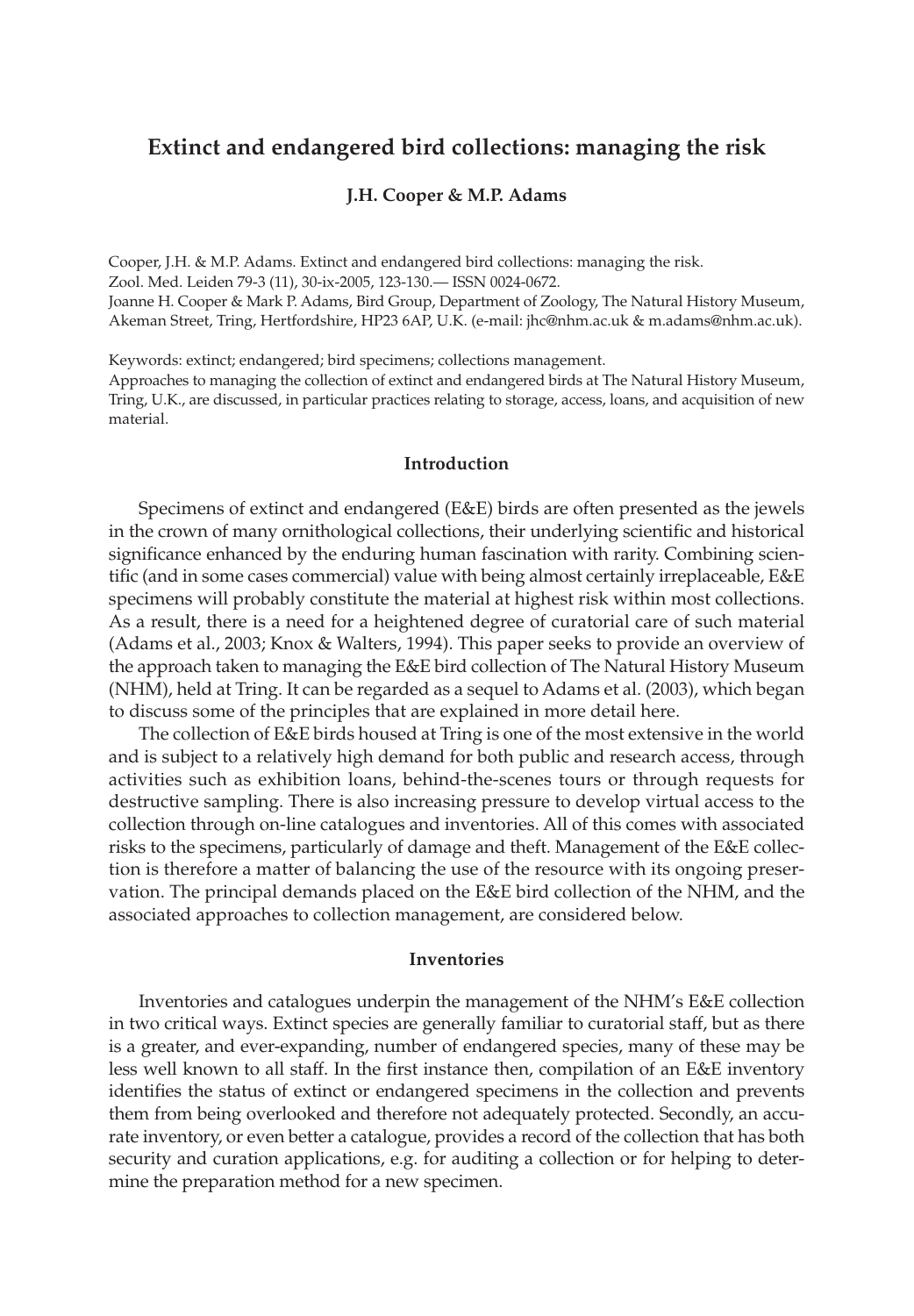Assessing the E&E component of a collection requires an initial list of taxa to include. Whilst the world list of extinct species is relatively static, the list of endangered birds is ever changing. However, it is not necessary, or arguably even practical, to attempt special curatorial management of an E&E collection including all known endangered species. Knox and Walters' (1994) original E&E catalogue for the NHM was based on a list that combined elements from a range of publications, but as the authors observed, the complexities of drawing together multiple sources in this way meant that a number of species were omitted. A single source of objective information on species' status is therefore preferable. An invaluable source is the recent BirdLife International (2000) publication "Threatened Birds of the World", which provides details on over 1,200 threatened and extinct bird species. From this volume a condensed list more appropriate for collections management can be derived (Adams et al., 2003) and used as the basis for an up-to-date review of E&E material. This process is currently underway at the NHM, and will include all collections areas (skins, skeletons, fluid preserved specimens, eggs and nests) to take account of all holdings of  $E &E E$ material.

Adams et al. (2003) provides a suggested core list for E&E inventories; however, additional taxa may be incorporated into the review in order to protect specimens of other threatened birds that are known to be particularly scarce in museum collections.

# **Storage**

The NHM's E&E collections of skins, skeletons and fluid preserved specimens are held in separate series to the main collection, within locked cabinets to which only the curators have access. The entire egg collection is held in locked storage, but E&E specimens are not presently separated from the main series. Management of E&E specimens in both the egg and nest collections is under review, with the likely outcome that they will also be removed from the main collections into dedicated cabinets.

The largest series of separated E&E specimens is held in the skin collection, and is located in a high-visibility area adjacent to the curators' offices where any activity in the collection may be easily monitored. Holding E&E specimens within their own dedicated storage may be regarded as a disadvantage in one respect: a disaster (e.g. fire, flood) within that part of the collections area will potentially damage the entire E&E collection. However, the approach has many advantages, the most important being that only a few key areas need additional protective measures to maintain security. In the event of a disaster these areas are designated as being the highest priority for salvage and concentrating efforts within them should result in saving the maximum amount of this valuable material. The same precautions are also extended to certain historically important or valuable specimens, as well as the type collection.

The Museum recognises that the precise location of certain material within the museum can be regarded as sensitive information and therefore do try to treat it with caution. Filming or photography that might easily be used to subsequently identify a specimen's storage location is discouraged and in the case of public tours behind-thescenes, material is increasingly displayed away from its storage cabinets.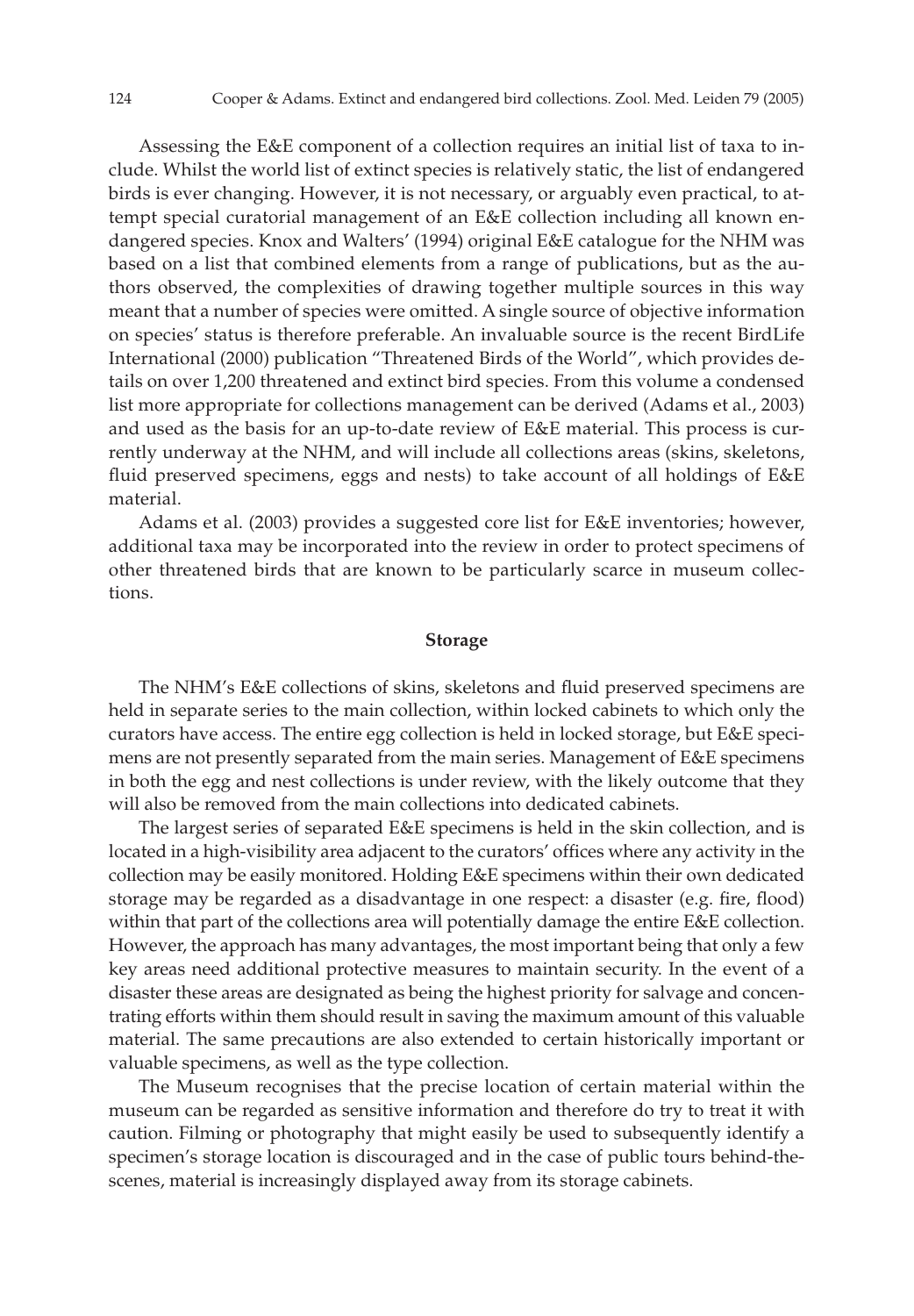#### **Direct access**

Access to the E&E collections takes many forms, including direct access to the specimens at Tring, or at other institutions through loans. Increasingly, there is also a demand for virtual access though on-line collection catalogues.

Direct access to E&E specimens for research by visitors to the collections is supervised by a curator. Upon request, specimens of E&E taxa will be removed from their cabinets by a curator. Normally, a limited number of specimens and/or taxa will be made available at any one time. The same curator is then also responsible for replacing the specimens in storage.

#### **Loans**

Loans may result from requests for entire specimens, or increasingly, for tissue samples. It can be argued that under normal circumstances, loans represent the greatest potential risk to E&E material, as the responsibility for the safety of the specimen concerned passes out of the direct control of the lending institution. In the worst case scenario, specimens could be irretrievably damaged or even lost through inadequate administration of loans.

All loans made from the E&E collection at the NHM are governed by the Museum's Loans Policy and are considered on a case by case basis. The predominant factor determining whether a loan may or may not be granted is the 'one-third' rule. Only one-third of the total holdings of a species may be loaned at any one time, which means that there must be at least three specimens available. Potential availability may be further affected by the condition or data associated with a specimen. For example, if there is only one male of a given taxon, even if holdings are more than three specimens in total, it may not be loaned. If suitable specimens are available, then the nature of the request and the quality of the proposal are considered in detail before a final decision is reached.

Primarily the demand for loans of E&E specimens is for exhibition purposes – there are few requests for research loans of this material. In any event, loans of most E&E material for research purposes would generally be made only under exceptional circumstances; we would in the first instance strongly encourage a researcher to visit the collection in person.

Proposals received for exhibition loans are assessed very carefully and appropriate insurance, environmental conditions, security and pest-control measures etc. must all be agreed before a loan can be made. A further restriction on the loan of E&E material is that it is couriered by hand to and from the borrowing institution, either by an NHM curator or an appropriate member of staff from the borrowing institution. Negotiations for exhibition loans can admittedly be at times drawn out, but this is usually reasonable given the value and unique nature of the material concerned.

Tissue sampling is governed by a separate policy which requires a detailed proposal from the researcher. An assessment of the specimens concerned is necessary prior to granting a request, and this may again be a lengthy process depending on the nature of the request. For example a proposal seeking bone samples from a study skin will require that the skins are first x-rayed, whilst a more straightforward request for toepad tissue will be easier to assess. Initially, sampling will generally only be permitted from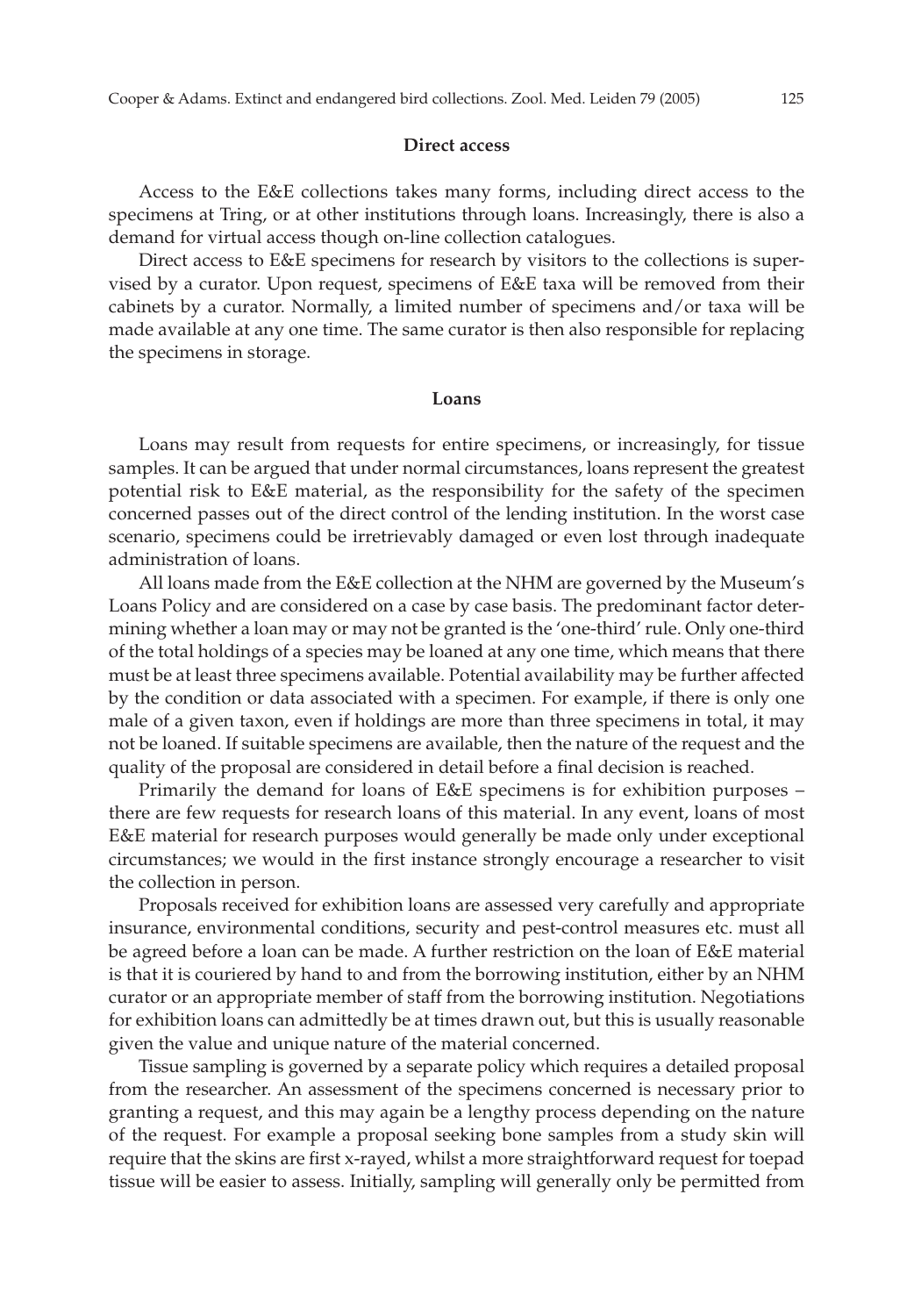a limited number of specimens to check that the analytical techniques being applied are successful. Once good results have been obtained further sampling can be requested. Details of all tissue sample loans are held on a database as a convenient means of monitoring which specimens and taxa have been sampled to ensure that unnecessary repeat sampling is not carried out.

Currently, charges are not made for research loans of either specimens or tissue samples. However, it would normally be expected that the borrower would cover any other associated costs of a loan, e.g. specialist repair of specimens following sampling.

In any loan transaction it is critical that the procedures are strictly followed and that the documentation is completed at all stages. At the NHM one curator is responsible for the overall administration of the loans system, this enables easier monitoring of the system and prevents the communication problems that can arise in processes in which a number of people may be involved (an approach based on experience!).

### **Dissection**

The destructive sampling policy that covers tissue sampling also extends to requests for dissection of spirit specimens. Dissection of E&E material may be permitted in exceptional circumstances when a strong scientific case can be made. In addition to the availability of specimens, the key factors influencing decisions on a dissection request are the overall quality of the proposal and the experience of the researcher. However, permission would normally only be granted to dissect on one side of a specimen, and this would have to be carried out on site, in direct consultation with a supervising curator. These measures are taken as the result of past experience, whereby an unauthorised dissection made of an E&E specimen whilst on loan resulted in its near-destruction. If permission is not granted to dissect the specimens originally sought by a researcher, other taxa may be suggested as possible alternatives.

#### **Virtual access**

The free availability of collection catalogues via the World Wide Web has perhaps started to be taken for granted, in that increasingly, there seems to be an expectation from internet users that they will have access to collections data on-line. In response to this demand, collections managers and curators are increasingly under pressure to supply them. Some of the pros and cons of mass-release of collections data on-line were considered at the workshops of the first meeting of European Bird Curators' Conference, "Why Museums Matter" (Cooper & Steinheimer, 2003). However, a few more thoughts on the subject are given here, the future publication of on-line databases relating to the NHM's E&E bird collection is currently being considered.

Various points seem to need consideration prior to the release of data. Firstly, that any given database will serve a clear purpose by being available on-line and is not just being released as a knee-jerk reaction to demand for data on-line. Collections databases are often created in the course of collections management but the purpose for which a given database was prepared may not actually be compatible with its wider publication, and consequently its release may not be an appropriate step to take.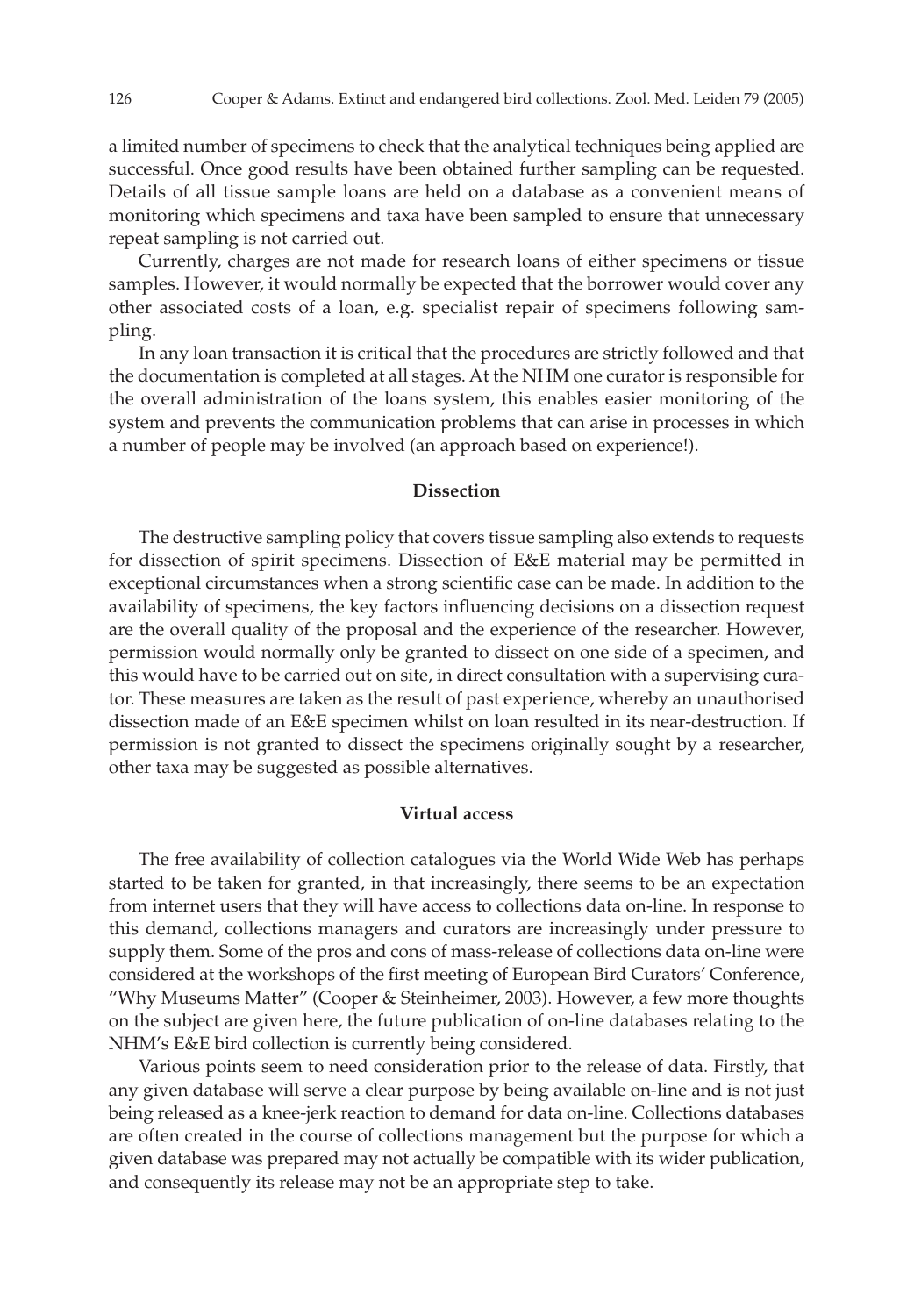Another issue that requires serious thought is the fact that placing information regarding holdings of E&E species on-line may represent a security risk to the collections by advertising the existence of certain material to an unknown, global audience. It might also be anticipated that this would lead to an increased burden of enquiries relating to the collection and a rise in demand for physical access to the specimens. This may require assessment to ensure such demand can be managed adequately, with procedures in place to take account of it.

It has been argued that release of uncensored locality data from endangered species may also pose a threat to existing wild populations. However, the whereabouts of these populations are probably sufficiently well known that in most cases collections data are not actually as sensitive as they may first appear. It may also be argued that the greatest threat to collections in terms of theft is actually posed by 'insiders' already well aware of what material exists and where. Furthermore, many institutions already have published catalogues of their E&E material (e.g. Knox & Walters, 1994; see also Adams et al., 2003), though as hard-copies these may in practice be available to a relatively restricted specialist community. However, this does mean that much of the specimen data is already available. A reasonable compromise may be to provide on-line either censored data and/or a resource with access restricted to collections staff and bona fide researchers. If computerised databases of E&E collections were created for on-line publication in this manner, it could represent a step towards the collation of an international database, an idea first raised at the European Bird Curators' Conference workshops in 1999 (Cooper & Steinheimer, 2003). Compilation of such a catalogue would necessarily involve extensive collaboration between institutions but as with the ongoing global bird types database (Bruckert, this volume), its initial foundation would probably require a core of existing databases.

#### **New material**

Whilst previously unknown specimens of extinct species still surface occasionally from various sources, there is generally little scope for additional specimens to reach collections. This is not necessarily the case for many endangered species, specimens of which may still be obtained through salvage, without recourse to collecting. The principle sources for such birds are casualties from wild populations or, more frequently, birds from captive populations, either from conservation programmes or in private collections. The NHM bird collections have in recent years received both wild and captive specimens of a number of endangered species. In all cases these acquisitions have been made possible through the assistance of a network of conservation and avicultural contacts.

Once obtained, decisions must be taken as to the best way to preserve any given specimen. Although this decision is primarily based on the NHM's holdings of the species in question, the Museum is also aware of trying to make the best contribution to the species' global holdings. In general, endangered and other rarely obtainable taxa are now routinely preserved with multi-preparation techniques. A typical example shown here is a captive-bred Uvea Parakeet *Eunymphicus uvaeensis* (Layard & Layard, 1882) (Fig. 1), prepared as a study skin with replacement cast skull, spread wing, partial skeleton (including skull, a wing and a foot), and also tissue samples. Other combinations might include a spirit-preserved trunk.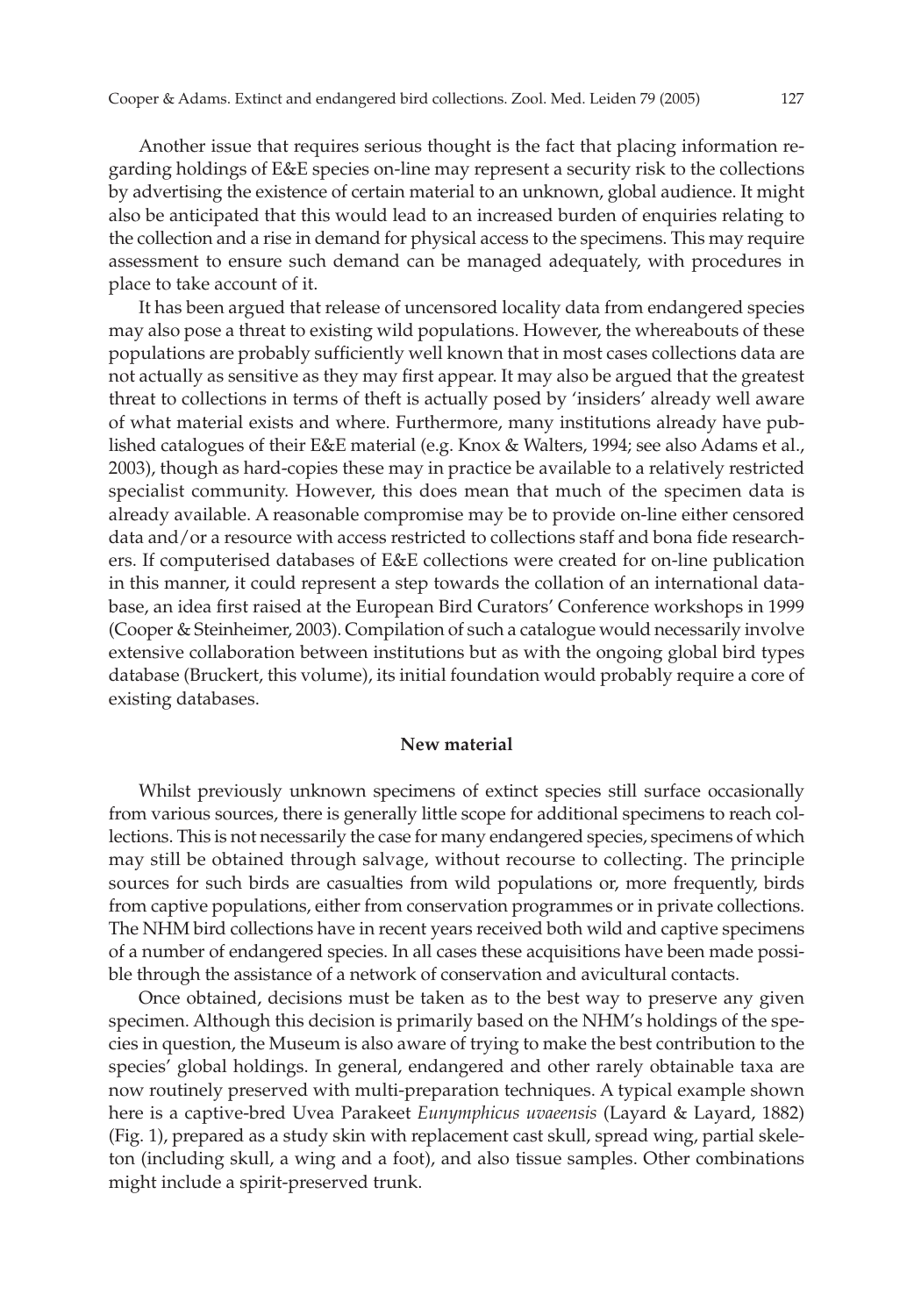

Fig. 1. Multi-prepared specimen of Uvea Parakeet *Eunymphicus uvaeensis* BMNH 2002.2.1, including study skin, spread wing and partial skeleton (not all elements shown). Photo: The Natural History Museum.

An ongoing obstacle to the acquisition of salvaged specimens of endangered taxa is a simple lack of awareness outside the museum community of the value of such specimens in research collections (Cooper et al., 2003). Many potentially valuable specimens sadly end up incinerated following post-mortem, rather than preserved. We appreciate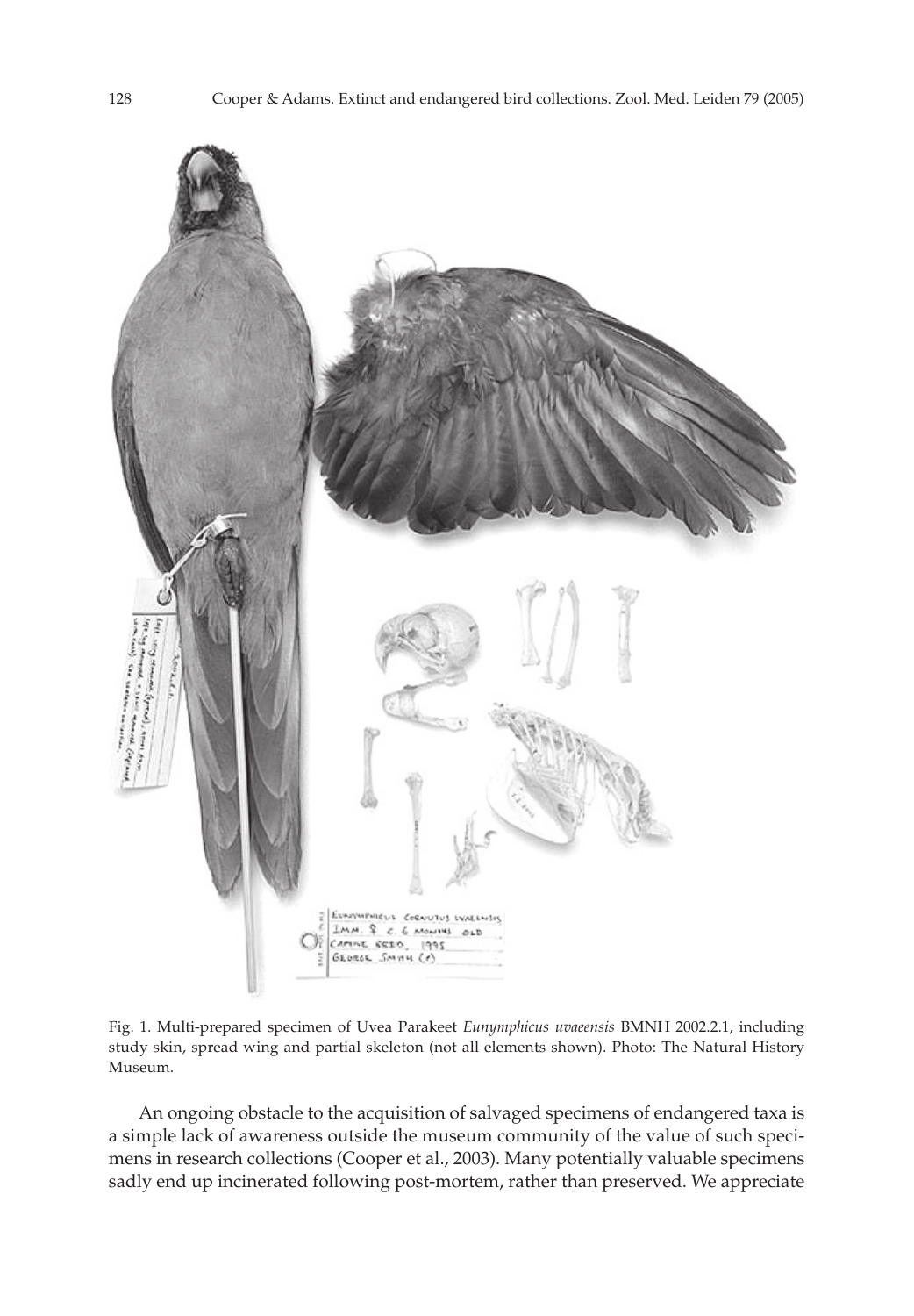that some institutions are better placed geographically, financially, or perhaps through personal contacts, than others to obtain specimens of endangered taxa. Furthermore, with a reliable source of otherwise scarce material, particular institutions may have access to more specimens than they alone require. In these cases, we would highly recommend exchange as a means of distributing material of scarce taxa more widely (see Cooper & Steinheimer, 2003 for further comment on exchanges).

## **Conclusions**

Extinct and endangered collections may be regarded as a double-edged sword: they invariably represent the most valued components of an institution's bird collection but may also pose a challenge in terms of protecting them from damage, over-use and theft. The key points of the management practices relating to the NHM's collections of E&E birds have been summarized here. In particular, the need for inventories for known, secure storage locations and the importance of establishing clear procedures and policies for managing visitor access and loan requests has been emphasised.

An E&E collection will always carry some level of associated risk and will therefore always present its own particular challenge, but it can be used to great benefit. In addition to the ongoing research use of E&E collections, they can also have, for example, an important educational role. Experience at the NHM in using E&E specimens in behindthe-scenes tours or other public presentations seems to demonstrate that seeing at first hand an extinct or endangered bird can assist in getting a conservation message across with considerable impact. The Museum accepts the multiple needs for increasing access to its extinct and endangered holdings, and will continue to develop its management of the collection to meet both the requirements of the specimens and their users.

Every institution holding material of extinct and endangered taxa will develop its own curation practices, according to available resources, anticipation of potential risks to the collection and also direct experience. These notes regarding the management of the NHM's extinct and endangered bird collection are offered to assist those curators or collections managers who may be reviewing their holdings, and hope that the experiences at the NHM can be used to complement their own. Discussion on any of the points raised is welcome, especially via the Electronic Bulletin for European Avian Curators (eBEAC) (see Scharlemann, 2003).

#### **References**

- Adams, M.P., J.H. Cooper & N.J. Collar, 2003. Extinct and endangered ('E&E') birds: a proposed list for collection catalogues.— Bull. B.O.C. 123A: 338-354.
- BirdLife International, 2000. Threatened Birds of the World.— Barcelona.
- Bruckert, R., 2003. A relational database as a tool in ornithological taxonomy and comparative systematics.— Bird Collections in Europe. Bonn. zool. Beitr. 51 (2002): 197-204.
- Cooper, J.H. & F.D. Steinheimer, 2003. Why museums matter: report from the workshops 14-15 November 1999 'Increased cooperation between bird collections'.— Bull. B.O.C. 123A: 355-360.
- Cooper, J.H., S.J. Parry & N.J. Collar, 2003. Museum collections need your salvaged specimens. Abstract. 6th World Conference on Birds of Prey and Owls, Budapest, Hungary, 18-23 May 2003. See: www. raptors-international.de/LAST\_CONFERENCE/Abstracts/General\_Raptor\_Studies/general\_ raptor\_studies.html